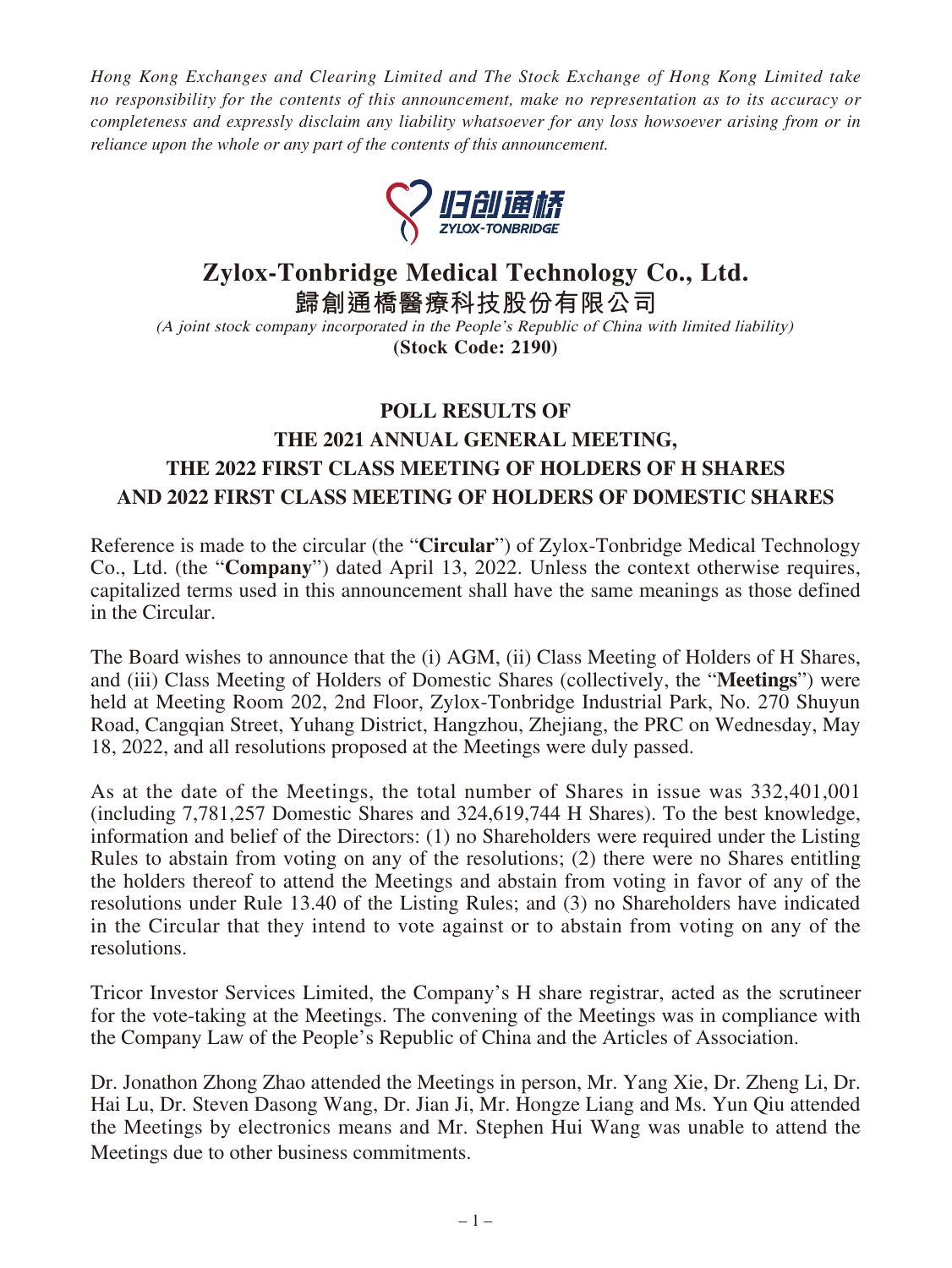## **I. CONVENING OF THE MEETINGS**

### **(I) AGM**

The total number of Shares entitling the holders to attend and vote on the resolutions at the AGM was 332,401,001 (including 7,781,257 Domestic Shares and 324,619,744 H Shares). The number of Shareholders and proxies of Shareholders attending the AGM was 13. Shareholders and proxies of Shareholders who attended the AGM held a total of 272,731,761 Shares with voting rights (including 7,781,257 Domestic Shares and 264,950,504 H Shares), representing approximately 82.05% of the total number of Shares with voting rights.

### **(II) Class Meeting of Holders of H Shares**

The total number of H Shares entitling the holders to attend and vote on the resolutions at the Class Meeting of Holders of H Shares was 324,619,744. The number of H Shareholders and proxies of H Shareholders attending the Class Meeting of Holders of H Shares was 8. H Shareholders and proxies of H Shareholders who attended the Class Meeting of Holders of H Shares held a total of 264,950,504 H Shares with voting rights, representing approximately 81.62% of the total number of H Shares with voting rights.

### **(III) Class Meeting of Holders of Domestic Shares**

The total number of Domestic Shares entitling the holders to attend and vote on the resolutions at the Class Meeting of Holders of Domestic Shares was 7,781,257. The number of Domestic Shareholders and proxies of Domestic Shareholders attending the Class Meeting of Holders of Domestic Shares was 5. Domestic Shareholders and proxies of Domestic Shareholders who attended the Class Meeting of Holders of Domestic Shares held a total of 7,781,257 Domestic Shares with voting rights, representing approximately 100.00% of the total number of Domestic Shares with voting rights.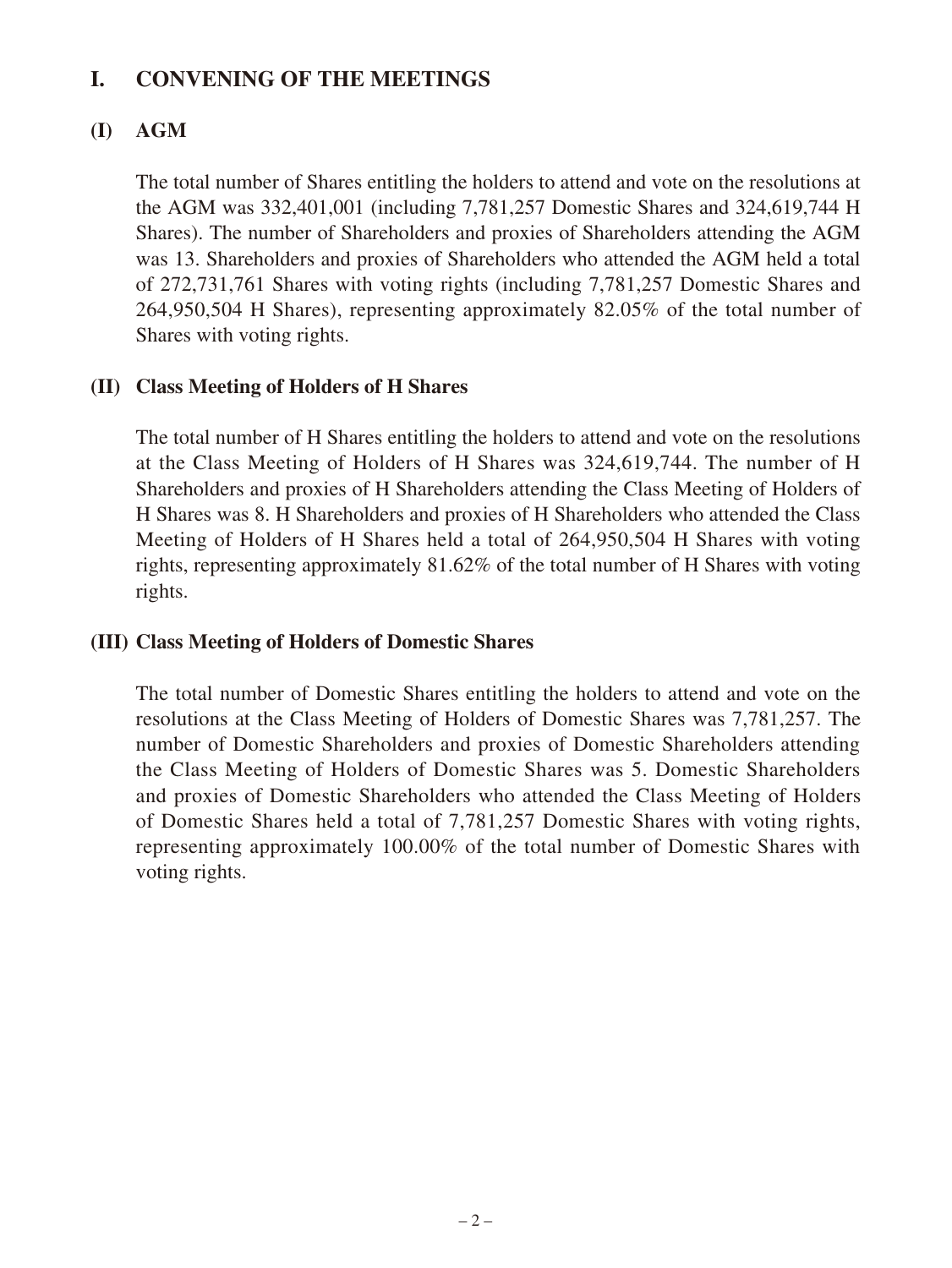# **II. POLL RESULTS OF THE MEETINGS**

## **(I) Poll Results of the AGM**

The poll results in respect of the resolutions proposed at the AGM were as follows:

|    |                                                                                                                                                                                                                                                                                                                | Number of votes $(\% )$     |                              |
|----|----------------------------------------------------------------------------------------------------------------------------------------------------------------------------------------------------------------------------------------------------------------------------------------------------------------|-----------------------------|------------------------------|
|    | <b>Ordinary Resolutions</b>                                                                                                                                                                                                                                                                                    | For                         | <b>Against</b>               |
| 1. | To consider and approve the resolution on the<br>2021 report of the board of directors of the<br>Company (the "Board").                                                                                                                                                                                        | 272,731,761<br>$(100.00\%)$ | $\overline{0}$<br>$(0.00\%)$ |
| 2. | To consider and approve the resolution on the<br>2021 report of the supervisory committee of the<br>Company (the "Supervisory Committee").                                                                                                                                                                     | 272,731,761<br>$(100.00\%)$ | $\overline{0}$<br>$(0.00\%)$ |
| 3. | To consider and adopt the resolution on the<br>2021 financial auditing report.                                                                                                                                                                                                                                 | 272,731,761<br>$(100.00\%)$ | $\overline{0}$<br>$(0.00\%)$ |
| 4. | To consider and approve the 2021 profit<br>distribution plan.                                                                                                                                                                                                                                                  | 272,731,761<br>$(100.00\%)$ | $\Omega$<br>$(0.00\%)$       |
| 5. | To consider and approve the re-appointment<br>of PricewaterhouseCoopers as the external<br>auditors of the Company for 2022 with a<br>term of one year, and authorize the Board to<br>determine the specific matters, including but<br>not limited to their remunerations, in relation to<br>such appointment. | 272,731,761<br>$(100.00\%)$ | $\overline{0}$<br>$(0.00\%)$ |
| 6. | To consider and approve the appointment of<br>Mr. Li Dongfang as a non-executive director of<br>the first session of the Board.                                                                                                                                                                                | 271,012,261<br>(99.37%)     | 1,719,500<br>$(0.63\%)$      |
| 7. | To consider and approve the appointment of<br>Mr. Liu Tao as a supervisor of the first session<br>of the Supervisory Committee.                                                                                                                                                                                | 271,012,261<br>(99.37%)     | 1,719,500<br>$(0.63\%)$      |
| 8. | To authorize the Board to fix the remuneration<br>of the directors of the Company.                                                                                                                                                                                                                             | 272,731,761<br>$(100.00\%)$ | $\overline{0}$<br>$(0.00\%)$ |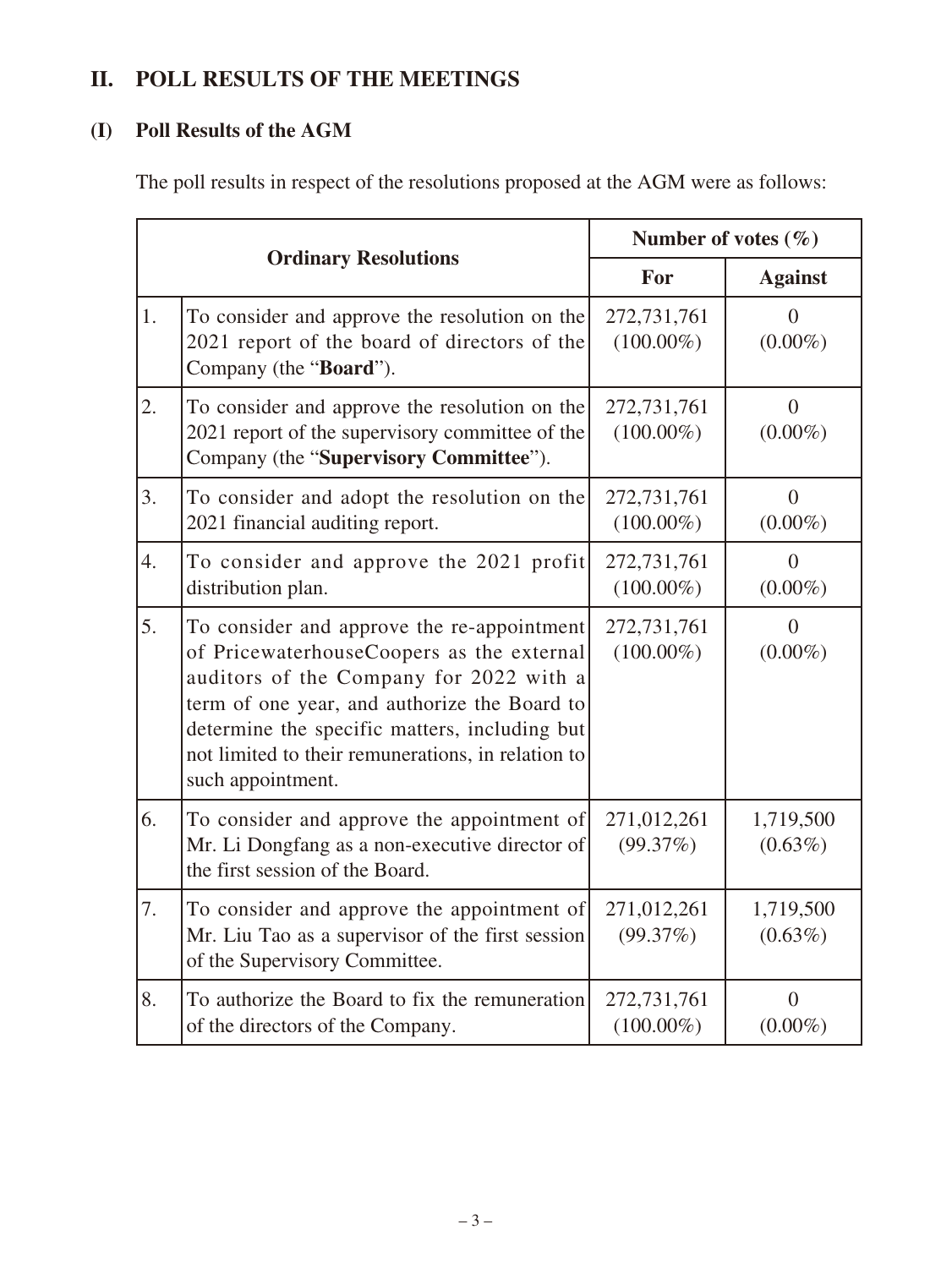As more than half of the votes from the Shareholders (including their proxies) attending the AGM were cast in favor of the resolutions numbered 1 to 8 above, these resolutions were duly passed.

| <b>Special Resolutions</b> |                                                                                                                                      | Number of votes $(\% )$      |                          |
|----------------------------|--------------------------------------------------------------------------------------------------------------------------------------|------------------------------|--------------------------|
|                            |                                                                                                                                      | For                          | <b>Against</b>           |
| 9.                         | To consider and approve the resolution on the<br>grant of a general mandate to the Board to issue<br>ordinary shares of the Company. | 251, 227, 261<br>$(92.12\%)$ | 21,504,500<br>$(7.88\%)$ |
| 10.                        | To consider and approve the resolution on<br>the grant of a general mandate to the Board to<br>repurchase H shares of the Company.   | 272,731,761<br>$(100.00\%)$  | $(0.00\%)$               |

As more than two-thirds of the votes from the Shareholders (including their proxies) attending the AGM were cast in favor of the resolutions numbered 9 and 10 above, these resolutions were duly passed.

## **(II) Poll Results of the Class Meeting of Holders of H Shares**

The poll results in respect of the resolution proposed at the Class Meeting of Holders of H Shares were as follows:

| <b>Special Resolution</b> |                                                                                                                                                                   | Number of votes $(\% )$     |                |
|---------------------------|-------------------------------------------------------------------------------------------------------------------------------------------------------------------|-----------------------------|----------------|
|                           |                                                                                                                                                                   | For                         | <b>Against</b> |
|                           | To consider and approve the resolution on<br>the grant of a general mandate to the board<br>of directors of the Company to repurchase H<br>shares of the Company. | 264,950,504<br>$(100.00\%)$ | $(0.00\%)$     |

As more than two-thirds of the votes from the H Shareholders (including their proxies) attending the Class Meeting of Holders of H Shares were cast in favor of the resolution above, this resolution was duly passed.